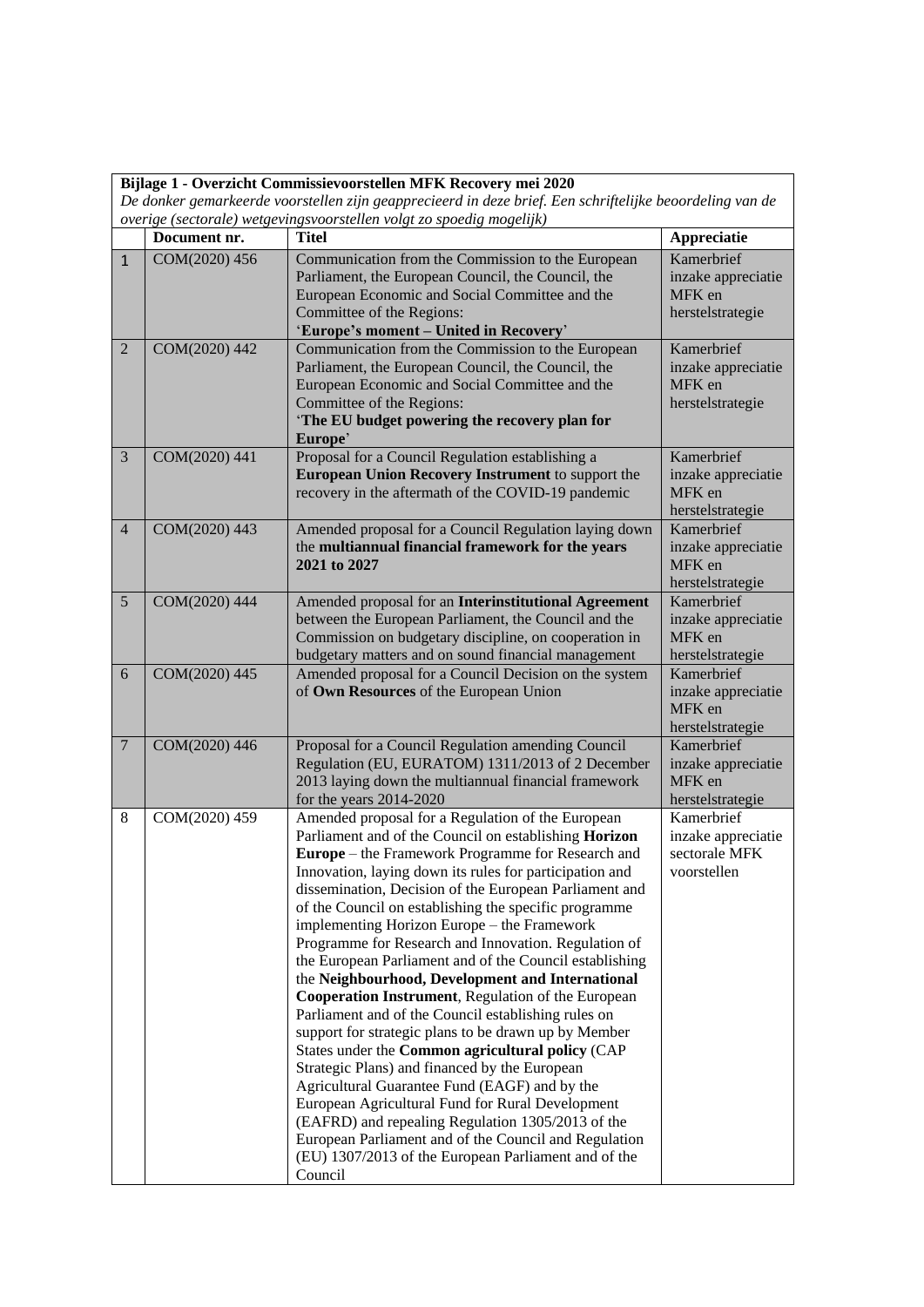| 9  | COM(2020) 223 | Proposal for a Regulation of the European Parliament                                                | Kamerbrief                |
|----|---------------|-----------------------------------------------------------------------------------------------------|---------------------------|
|    |               | and of the Council amending Regulation (EU) 223/2014                                                | inzake appreciatie        |
|    |               | as regards the introduction of specific measures for                                                | sectorale MFK             |
|    |               | addressing the COVID-19 crisis (FEAD)                                                               | voorstellen               |
|    |               |                                                                                                     | Kamerbrief                |
|    |               |                                                                                                     | inzake appreciatie        |
|    |               |                                                                                                     | sectorale MFK             |
|    |               |                                                                                                     | voorstellen               |
| 10 | COM(2020) 460 | Amended proposal for a Regulation of the European                                                   | Kamerbrief                |
|    |               | Parliament and of the Council establishing the Just                                                 | inzake appreciatie        |
|    |               | <b>Transition Fund</b>                                                                              | sectorale MFK             |
|    |               |                                                                                                     | voorstellen               |
| 11 | COM(2020) 461 | Proposal for a Regulation of the European Parliament                                                | Kamerbrief                |
|    |               | and of the Council amending Regulation (EU) 1257/96                                                 | inzake appreciatie        |
|    |               | of 20 June 1996 concerning humanitarian aid                                                         | sectorale MFK             |
|    |               |                                                                                                     | voorstellen               |
| 12 | COM(2020) 408 | Proposal for a Regulation of the European Parliament                                                | Kamerbrief                |
|    |               | and of the Council establishing a Recovery and                                                      | inzake appreciatie        |
|    |               | <b>Resilience Facility</b>                                                                          | sectorale MFK             |
|    |               |                                                                                                     | voorstellen               |
| 13 | COM(2020) 409 | Proposal for a Regulation of the European Parliament                                                | Kamerbrief                |
|    |               | and of the Council establishing a Technical Support                                                 | inzake appreciatie        |
|    |               | <b>Instrument</b>                                                                                   | sectorale MFK             |
|    |               |                                                                                                     | voorstellen               |
| 14 | COM(2020) 404 | Proposal for a Regulation of the European Parliament                                                | Kamerbrief                |
|    |               | and of the Council amending Regulation (EU)                                                         | inzake appreciatie        |
|    |               | 2015/1017 as regards creation of a Solvency Support                                                 | sectorale MFK             |
|    |               | <b>Instrument</b>                                                                                   | voorstellen               |
| 15 | COM(2020) 403 | Proposal for a Regulation of the European Parliament                                                | Kamerbrief                |
|    |               | and of the Council establishing the InvestEU                                                        | inzake appreciatie        |
|    |               | Programme                                                                                           | sectorale MFK             |
|    | COM(2020) 407 |                                                                                                     | voorstellen<br>Kamerbrief |
| 16 |               | Proposal for a Regulation of the European Parliament<br>and of the Council amending Regulation (EU) | inzake appreciatie        |
|    |               | 2017/1601 establishing the European Fund for                                                        | sectorale MFK             |
|    |               | Sustainable Development (EFSD), the EFSD Guarantee                                                  | voorstellen               |
|    |               | and the EFSD Guarantee Fund                                                                         |                           |
| 17 | COM(2020) 447 | Amended proposal for a Regulation of the European                                                   | Kamerbrief                |
|    |               | Parliament and of the Council on the European Social                                                | inzake appreciatie        |
|    |               | Fund Plus $(ESF+)$                                                                                  | sectorale MFK             |
|    |               |                                                                                                     | voorstellen               |
| 18 | COM(2020) 451 | Proposal for a Regulation of the European Parliament                                                | <b>BNC-fiche</b>          |
|    |               | and of the Council amending Regulation (EU)                                                         |                           |
|    |               | 1303/2013 as regards exceptional additional resources                                               |                           |
|    |               | and implementing arrangements under the Investment for                                              |                           |
|    |               | growth and jobs goal to provide assistance for fostering                                            |                           |
|    |               | crisis repair in the context of the COVID-19 pandemic                                               |                           |
|    |               | and preparing a green, digital and resilient recovery of                                            |                           |
|    |               | the economy (REACT-EU)                                                                              |                           |
| 19 | COM(2020) 452 | Amended proposal for a Regulation of the European                                                   | Kamerbrief                |
|    |               | Parliament and of the Council on the European                                                       | inzake appreciatie        |
|    |               | <b>Regional Development Fund and on the Cohesion</b>                                                | sectorale MFK             |
|    |               | <b>Fund</b>                                                                                         | voorstellen               |
| 20 | COM(2020) 453 | Proposal for a Regulation of the European Parliament                                                | Kamerbrief                |
|    |               | and of the Council on the public sector loan facility                                               | inzake appreciatie        |
|    |               | under the Just Transition Mechanism                                                                 | sectorale MFK             |
|    |               |                                                                                                     | voorstellen               |
| 21 | COM(2020) 450 | Amended proposal for a Regulation of the European                                                   | Kamerbrief                |
|    |               | Parliament and of the Council laying down common                                                    | inzake appreciatie        |
|    |               | provisions on the European Regional Development                                                     |                           |